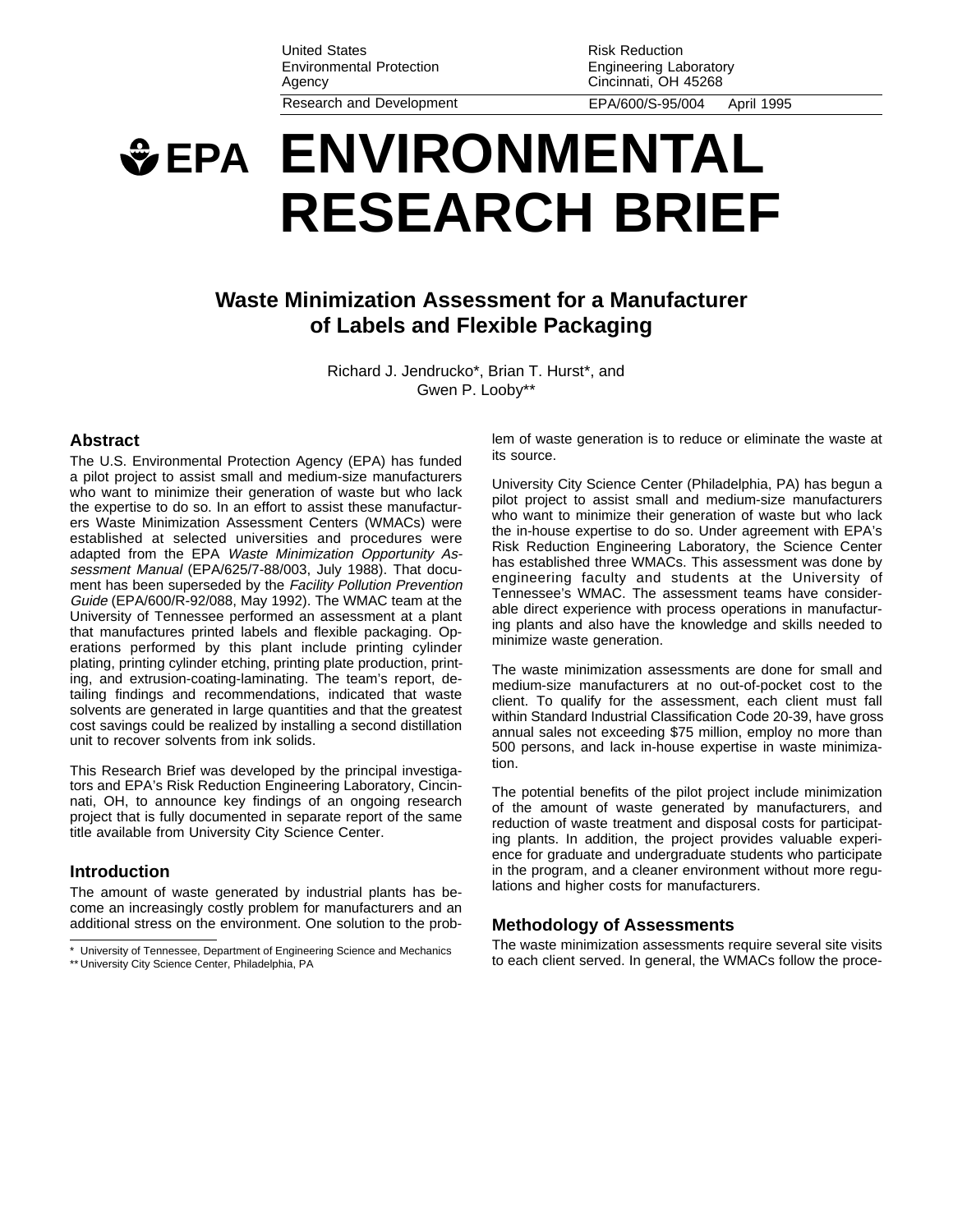dures outlined in the EPA Waste Minimization Opportunity Assessment Manual (EPA/625/7-88/003, July 1988). The WMAC staff locate the sources of waste in the plant and identify the current disposal or treatment methods and their associated costs. They then identify and analyze a variety of ways to reduce or eliminate the waste. Specific measures to achieve that goal are recommended and the essential supporting technological and economic information is developed. Finally, a confidential report that details the WMAC's findings and recommendations (including cost savings, implementation costs, and payback times) is prepared for each client.

#### **Plant Background**

This plant manufactures printed spiral wound labels for commercial use and flexible packaging for foods. It operates 6,240 hr/yr to produce over 14 billion units of product annually.

## **Manufacturing Process**

The operations used by this plant include printing cylinder plating, cylinder etching, printing plate production, printing, and extrusion-coating-laminating. Each process is described briefly below.

## Cylinder Plating and Etching

Chrome is removed from used cylinders in an electrolytic dechrome unit and then the cylinders are lathed to remove the previous copper-plated pattern. New cylinders and used cylinders accidently lathed beyond the nickel layer are then nickel plated.

The cylinders are cleaned and copper plated. Next, the cylinders are lathed, polished, and cleaned prior to etching. A thin coating of photoresist chemical is sprayed onto the copperplated cylinders. A plastic positive pattern is manually wrapped around the cylinder which is then exposed to high intensity ultraviolet light.

To develop the design onto the cylinder surface, dye is poured over the cylinder. Cylinders are rinsed and dried. The cylinders are then inspected for irregularities and hand-coated with staging lacquer.

Patterns are etched into the cylinders by immersing them in a chemical solution. Lastly the photoresist and dye solutions are removed with solvent-laden rags. Photoresist stripper is applied as a final step to remove all remaining solvents and etching solution.

Once the design has been etched into the cylinder, the cylinder is inspected and chrome plated. A set of printed samples is produced for approval before printing runs in the rotogravure printing line.

An abbreviated process flow diagram for cylinder plating and etching is shown in Figure 1.

## Printing Plate Production

For flexographic printing, another type of cylinder is prepared. Used cylinders are reprocessed by first removing the previous pattern and adhesive backing from them.

Multiple positive patterns of the desired pattern supplied by the customer are aligned on a grid to insure proper position on a photopolymer sheet. The pattern/grid combination is cut and trimmed to fit the photopolymer sheet. Then, the sheet is exposed to ultraviolet light on both sides sequentially.

Each sheet is washed in solvent to remove the areas of the sheet not exposed to the ultraviolet light. Then, each plate is positioned onto a steel-based cylinder and attached using an adhesive backing. Printing samples from each cylinder are produced, and accepted cylinders are transferred to the flexographic printing area.

An abbreviated process flow diagram for flexographic printing plate production is shown in Figure 2.

#### **Printing**

Rotogravure printing and flexographic printing are similar except for the type of ink and the printing cylinder used. Ink concentrate is mixed in-house with various solvents (alcohol for flexographic printing) by the supplier. The mixed ink is then poured into a reservoir located on the press.

A printing cylinder is partially immersed in an ink-filled trough and excess ink is removed. A continuous sheet of paper rolls across the cylinder. After each ink application, the paper passes through a heated tunnel to dry the ink prior to subsequent printings. Varnish is applied to products that require it in a similar manner.

The finished product is wound onto a core and removed from the press. The roll of product is then rewound so that the printed label will be on the outside. The roll is then placed onto a slitter to cut large rolls that are several labels wide into smaller rolls. The smaller rolls are reverse-wound again, packaged, and stored.

An abbreviated process flow diagram for printing is shown in Figure 3.

## Extrusion-Coating-Laminating

In the extrusion-coating-laminating line a flexible packaging composed of up to five layers of material is produced. Various combinations of paper and foil are combined to form the multilayer product. Plastic pellets for laminating are melted in extruders which are positioned over the paper in a laminating machine. This process yields an outer lamination coating on the other various layers. The paper is then cooled as it rolls across a water-cooled cylinder. Once the product is removed from the press, the roll is packaged and stored.

An abbreviated process flow diagram for this line is shown in Figure 4.

## **Existing Waste Management Practices**

This plant already has implemented the following techniques to manage and minimize its wastes:

- Mixtures of ink solids and solvents are separated by distillation; recovered solvents are sold to an outside company.
- Plant personnel are evaluating a clean-up program utilizing a water-based cleaner instead of alcohol for alcohol-based ink printing runs.
- An onsite incinerator is used to oxidize volatilized ink solvents so that evaporative emissions to the atmosphere meet federal guidelines.
- A computerized monitoring system for press set-up is used to reduce paper waste.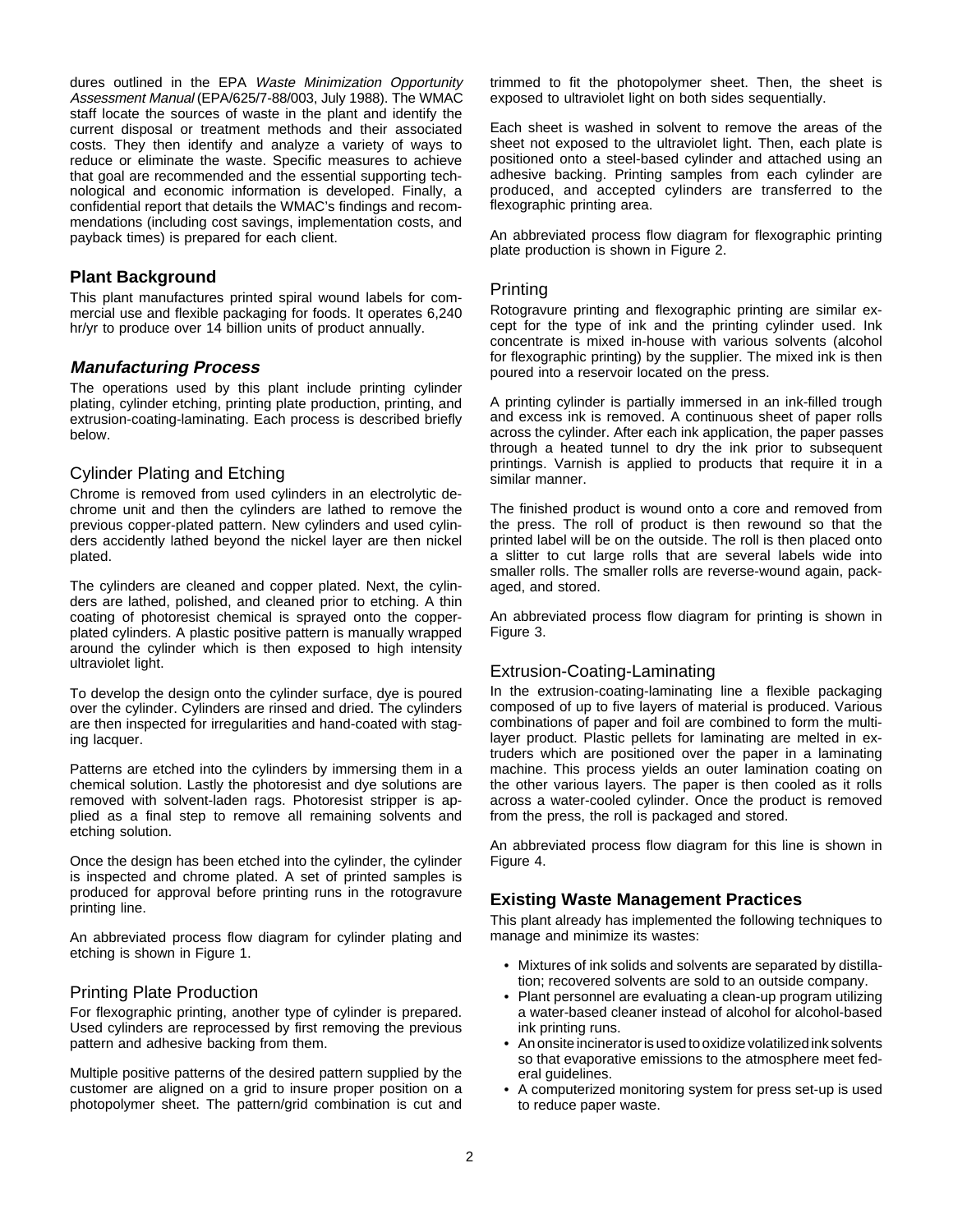

**Figure 1.** Abbreviated process flow diagram for cylinder plating and etching.

#### **Waste Minimization Opportunities**

The type of waste currently generated by the plant, the source of the waste, the waste management method, the quantity of the waste, and the annual waste management cost for each waste stream identified are given in Table 1.

Table 2 shows the opportunities for waste minimization that the WMAC team recommended for the plant. The minimization opportunity, the type of waste, the possible waste reduction and associated savings, and the implementation cost along with the simple payback time are given in the table. The quantities of waste currently generated by the plant and possible waste reduction depend on the production level of the plant. All values should be considered in that context.

It should be noted that the financial savings of the minimization opportunities result from the need for less raw material and from reduced present and future costs associated with waste management. Other savings not quantifiable by this study include a wide variety of possible future costs related to changing emissions standards, liability, and employee health. It also should be noted that the savings given for each opportunity reflect the savings achievable when implementing each waste minimization opportunity independently and do not reflect duplication of savings that would result when the opportunities are implemented in a package.

#### **Additional Recommendations**

In addition to the opportunities recommended and analyzed by the WMAC team, several additional measures were considered. These measures were not analyzed completely because of insufficient data, implementation difficulty, or a projected lengthy payback. Since one or more of these approaches to waste reduction may, however, increase in attractiveness with changing conditions in the plant, they were brought to the plant's attention for future consideration.

- Clean solvent-laden rags onsite instead of shipping them offsite for cleaning.
- Reuse treated wastewater in the preliminary stations of the cylinder plating line prior to sewering.
- Minimize dragout from the plating bath by installing an array of rinse spray nozzles above a "dead rinse" tank following the plating bath. Install drag-out boards around the plating tank to return dripping solution as cylinders are lifted out of and moved away from the plating tank.

This research brief summarizes a part of the work done under Cooperative Agreement No. CR-814903 by the University City Science Center under the sponsorship of the U.S. Environmental Protection Agency. The EPA Project Officer was **Emma Lou George**.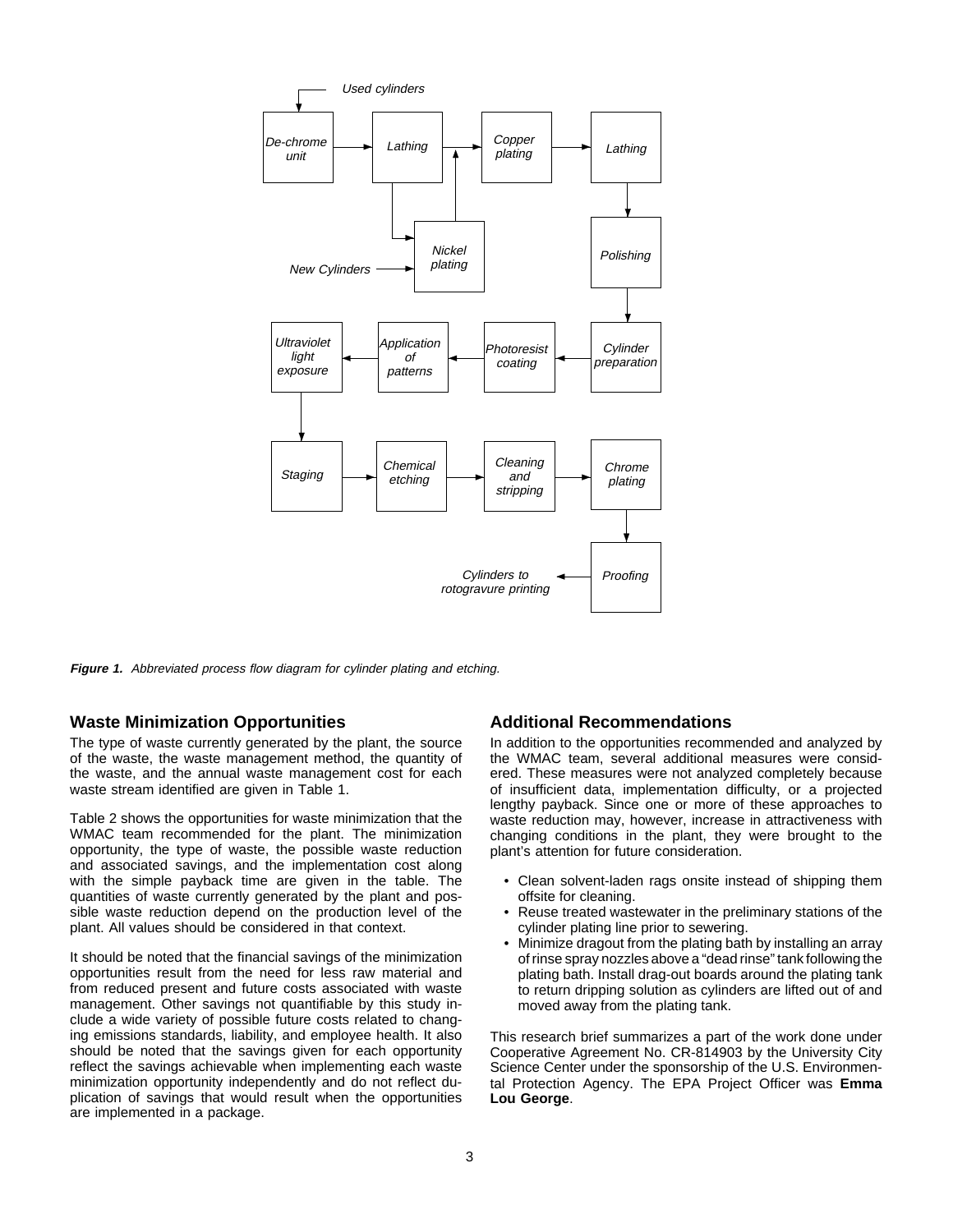

Cylinders to Floxographic Printing

**Figure 2.** Abbreviated process flow diagram for flexographic printing plate production.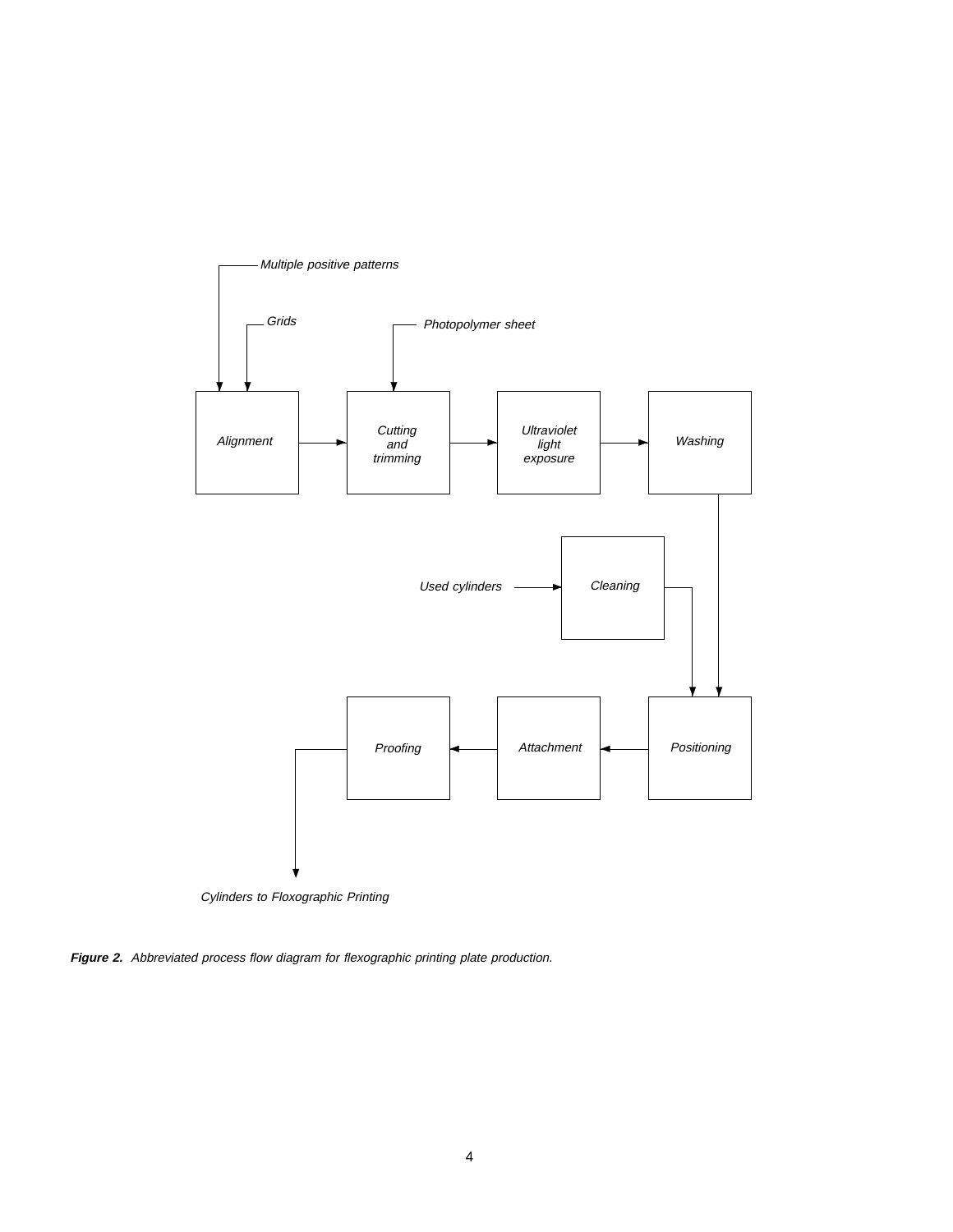

**Figure 3.** Abbreviated process flow diagram for printing.



**Figure 4.** Abbreviated process flow diagram for extrusion - coating - laminating.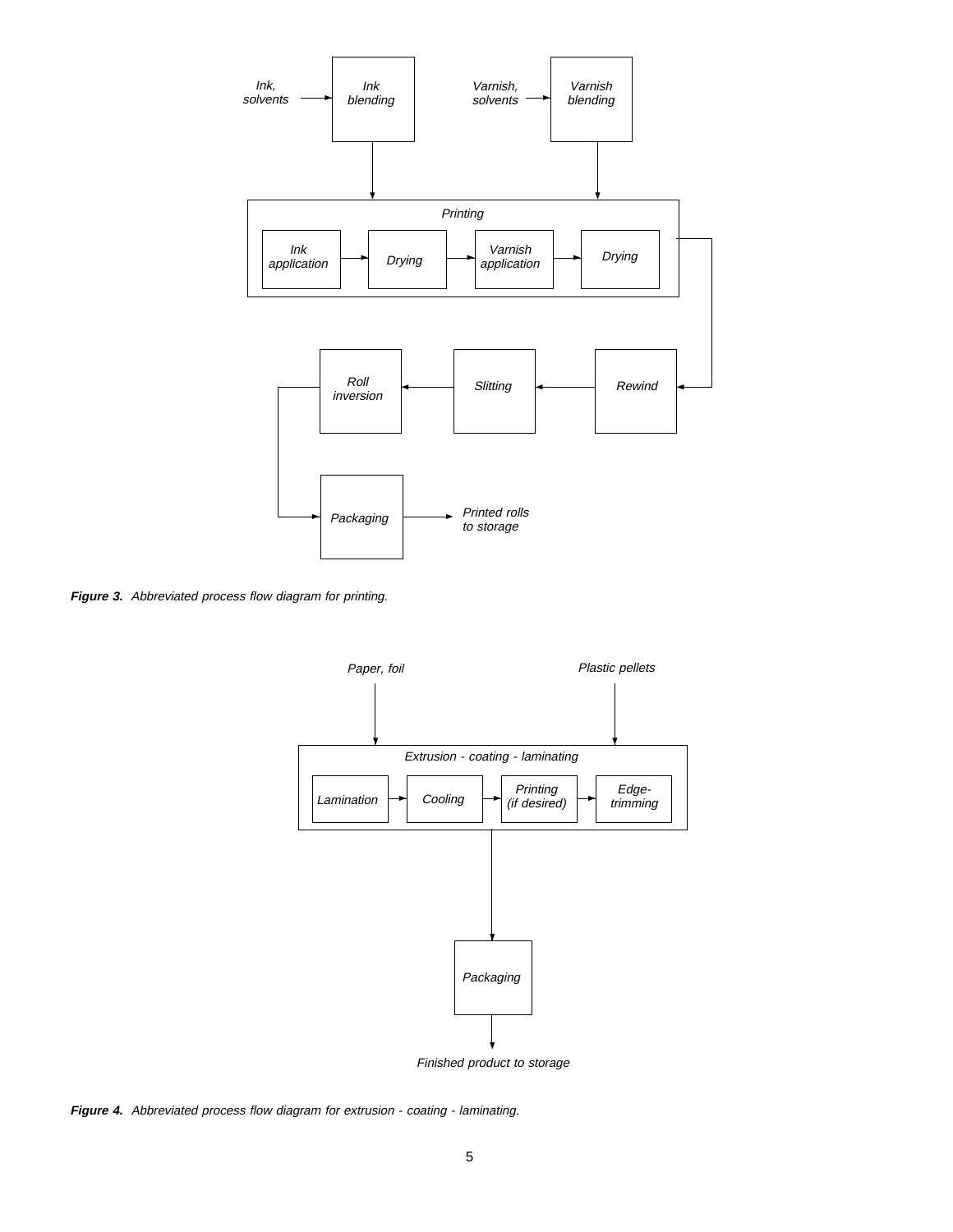| İ<br>ׇ֚֘֝֬<br>ı |
|-----------------|
|                 |

| <b>Waste Generated</b>            | Source of Waste                                                    | Waste Management Method                                                         | Annual Quantity<br>Generated (LB) | Management Cost*<br><b>Annual Waste</b> |
|-----------------------------------|--------------------------------------------------------------------|---------------------------------------------------------------------------------|-----------------------------------|-----------------------------------------|
| Copper and nickel turnings        | Lathing of cylinders                                               | Sold to recycler                                                                | 3,900                             | \$7,170                                 |
| Evaporated solvent                | Cylinder plating and mixing of inks and varnish                    | Evaporates to plant air                                                         | 35,780                            | 23,140                                  |
| Solvent-laden paper towels        | Cylinder plating and etching                                       | Shipped offsite to landfill                                                     | 560                               | 90                                      |
| Evaporated dye                    | Etching of cylinders                                               | Evaporates to plant air                                                         | $\overline{\mathcal{C}}$          | 4,410                                   |
| Obsolete patterns                 | Etching of cylinders and flexographic printing<br>plate production | Shipped offsite to landfill                                                     | 5,670                             | 300                                     |
| Solvent-laden cloth rags          | Various processes                                                  | Shipped offsite and laundered for reuse                                         | 119.400                           | 11,000                                  |
| Adhesive backing                  | Flexographic cylinder recycle                                      | Shipped offsite to landfill                                                     | 1,200                             | 8                                       |
| Photopolymer trim                 | Flexographic printing plate production                             | Shipped offsite to landfill                                                     | 1,200                             | 8                                       |
| Evaporated solvent                | Ink and varnish application in various lines                       | ncinerated onsite                                                               | 712,500                           | 370,540                                 |
| Ink-laden filters                 | Printing in various lines                                          | Shipped offsite to landfill                                                     | 11,440                            | 620                                     |
| Waste paper                       | Various processes                                                  | Compacted; shipped offsite to landfill                                          | 3,166,960                         | 69,740                                  |
| Evaporated alcohol                | Ink mixing in flexographic printing line                           | Evaporates to plant air                                                         | 1,790                             | 1,790                                   |
| Waste plastic logs                | Extrusion-coating-laminating                                       | Shipped offsite to landfill                                                     | 178,420                           | 9,260                                   |
| Ink-laden solvent                 | Various printing lines and parts washing                           | Shipped offsite as hazardous waste                                              | 346,080                           | 302,400                                 |
| Ink-laden solvent                 | Various printing lines and parts washing                           | sold to another plant for use as fuel<br>Distilled onsite; recovered solvent is | 260,000                           | 86,490                                  |
|                                   |                                                                    |                                                                                 |                                   |                                         |
| Decantation sludge                | Onsite solvent recovery system                                     | Shipped offsite as hazardous waste                                              | 37,490                            | \$24,150                                |
| Still bottoms                     | Onsite solvent recovery system                                     | Shipped offsite as hazardous waste                                              | 16,070                            | 10,350                                  |
| Extracted polymer                 | plate wash solution<br>Onsite distillation of spent                | Shipped offsite to landfill                                                     | 1,060                             |                                         |
| Wastewater                        | Various processes                                                  | Treated in onsite wastewater                                                    | 917,600                           | 4,690<br>7,390                          |
|                                   |                                                                    | treatment plant; sewered                                                        |                                   |                                         |
| Wastewater treatment plant sludge | Onsite wastewater treatment plant                                  | Shipped offsite as hazardous waste                                              | 32,900                            | 64,500                                  |
| Spent lubricant                   | Printing presses                                                   | Shipped offsite                                                                 | 1,640                             | 3,160<br>5,000                          |
| Miscellaneous solid waste         | Various processes                                                  | Shipped offsite to landfill                                                     | 96,310                            |                                         |

\*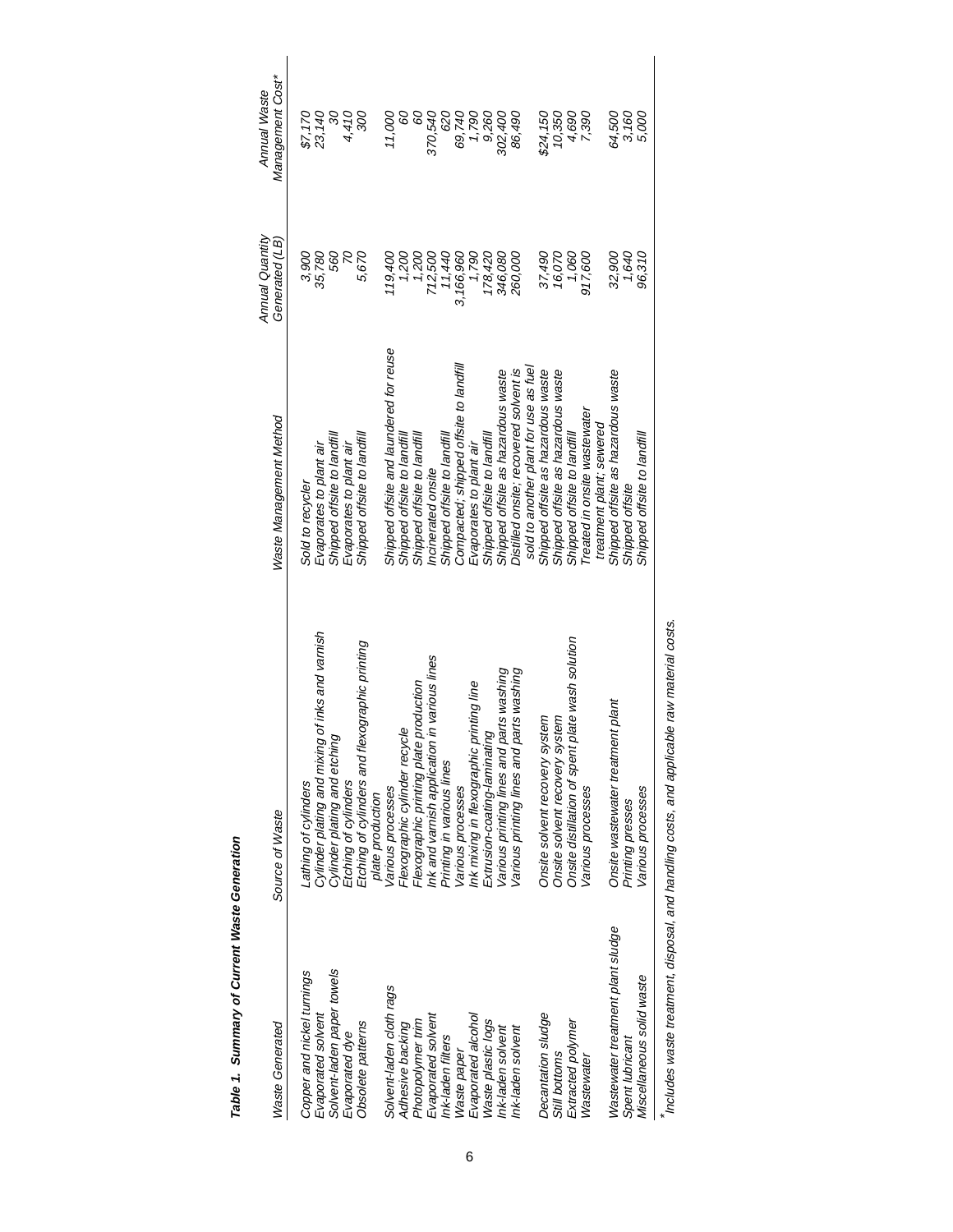|                                                                                                                                                                                   |                                                                                                   | Annual Waste Reduction    |             |                       |                        |                         |
|-----------------------------------------------------------------------------------------------------------------------------------------------------------------------------------|---------------------------------------------------------------------------------------------------|---------------------------|-------------|-----------------------|------------------------|-------------------------|
| Minimization Opportunity                                                                                                                                                          | <b>Waste Reduced</b>                                                                              | Quantity (LB)             | Per cent    | Net Annual<br>Savings | Implementation<br>Cost | Simple<br>$\mathcal{E}$ |
| cost of offsite shipments of hazardous waste.<br>solvent from ink solids for sale and to reduce<br>Install a second distillation unit to recover all                              | Ink-laden solvent                                                                                 | $\overline{\phantom{a}}$  |             | \$129,110             | \$21,480               | 0.2                     |
| solvent mixing to reduce unnecessary waste<br>Install pumps, piping, valving, and computer<br>hardware and software to automate ink and<br>and evaporative losses.                | Evaporated alcohol (not incinerated)<br>Evaporated solvent (not incinerated)<br>Ink-laden solvent | 54,030<br>20,310<br>1,340 | <b>1675</b> | 88,940 <sup>2</sup>   | 288,800                | 3.2                     |
| oven in the onsite wastewater treatment<br>system to further dry sludge for volume<br>Install a natural gas-fired sludge drying<br>reduction prior to shipment offsite.           | Wastewater treatment plant sludge                                                                 | 17,770                    | 54          | $28,510^{2}$          | 40,700                 | 1.4                     |
| Use recovered solvent for most cleaning<br>and discontinue use of virgin solvent<br>except for final wiping.                                                                      | Ink-laden solvent                                                                                 | 204,120                   | 79          | 11,560 <sup>2</sup>   | O                      | Immediate               |
| purchasing nuggets for copper plating tank.<br>Use copper lathing waste instead of                                                                                                | Copper and nickel turnings                                                                        | 2,920                     | 75          | $1,510^{2}$           | 0                      | Immediate               |
| Utilize existing cleaning tank lids to minimize<br>solvent evaporation.                                                                                                           | Evaporated solvent (not incinerated)<br>Evaporated alcohol (not incinerated)                      | 000<br>009                | 29          | 900                   | O                      | Immediate               |
| <sup>2b</sup> Total annual savings have been reduced by an annual operating cost required for implementation.<br><sup>1</sup> The same total quantity of waste will be generated. |                                                                                                   |                           |             |                       |                        |                         |

Table 2. Summary of Recommended Waste Minimization Opportunities **Table 2. Summary of Recommended Waste Minimization Opportunities**